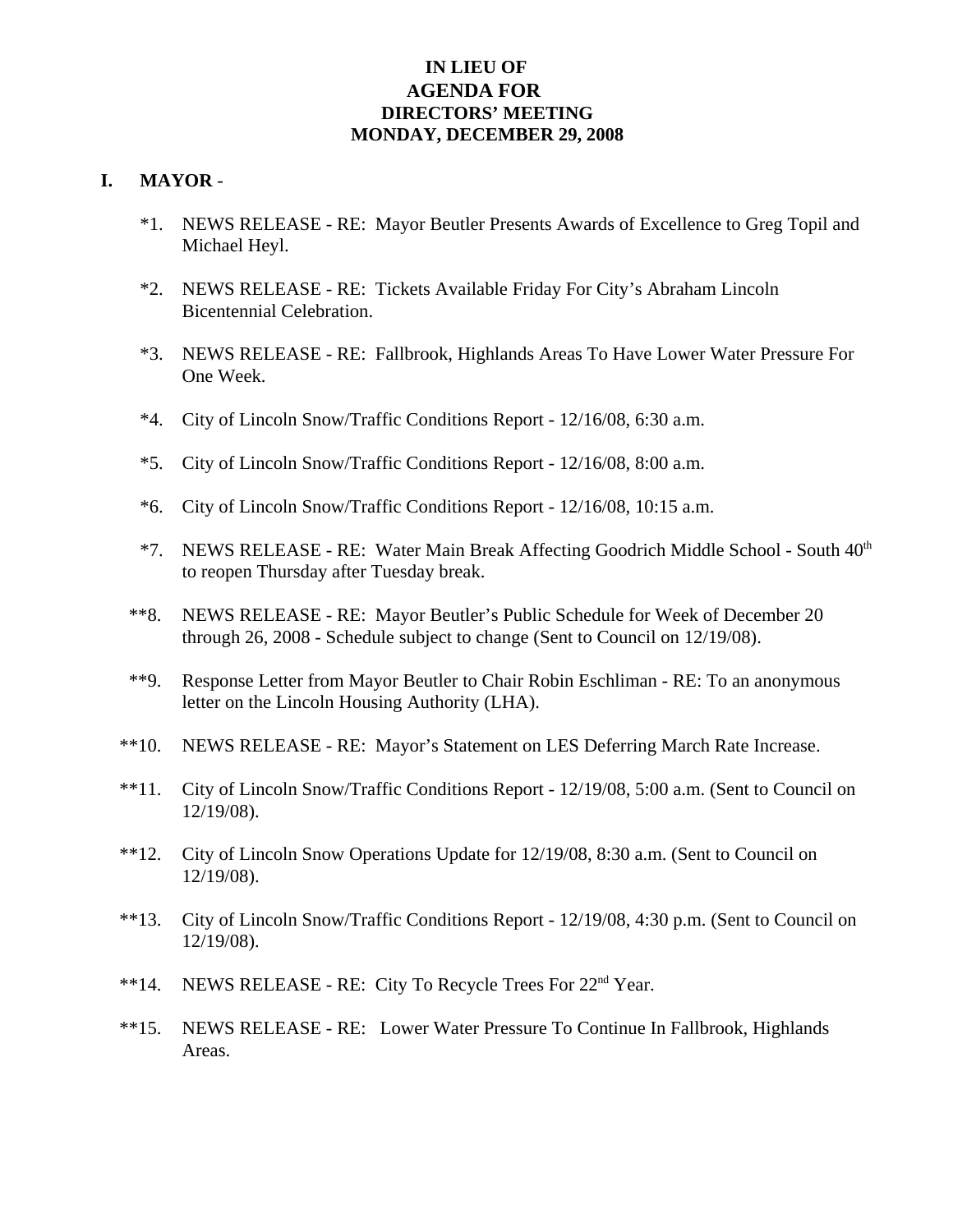- \*\*16. NEWS RELEASE RE: 21 Educational Access To Air London Parade Featuring Lincoln East High School Band.
- \*\*17. NEWS RELEASE RE: Mayor Beutler's Holiday Message.

## **II. DIRECTORS -**

#### **HEALTH -**

- \*1. NEWS RELEASE RE: Cold Weather Alert Health and Safety Tips.
- \*2. Wind Chill Chart.
- \*3. NEWS RELEASE RE: Cold Weather Pet Tips.

#### **PLANNING -**

\*1. Nebraska Capitol Environs Commission December 2008 Meeting Cancelled.

#### **PLANNING COMMISSION FINAL ACTION**. . . . .

- \*\*1. Special Permit #08049 Expansion of nonstandard dwelling (5401 LaSalle Street) Resolution No. PC-01151.
- \*\*2. Memo from Jean Preister RE: Change of Zone #08062.
- \*\*3. Special Permit #05046A Expand area of special permit (Lighthouse South  $26<sup>th</sup>$  Street & N Street) Resolution No. PC-01150.

# **URBAN DEVELOPMENT/ HOUSING REHABILITATION & REAL ESTATE DIVISION**

\*1. Plat Vacation #8014 - First addition to Hyde Park.

## **III. CITY CLERK -**

## **IV. COUNCIL REQUESTS/CORRESPONDENCE -**

#### **ROBIN ESCHLIMAN -**

\*1. Request to Steve Hubka, City Budget Officer/ John Hendry, City Attorney - RE: Public notices costs - RFI#17, 12/01/08. - - **1.) SEE RESPONSE RECEIVED FROM JOHN HENDRY, CITY ATTORNEY ON RFI#17-12/03/08. - - 2.) SEE RESPONSE RECEIVED FROM STEVE HUBKA, CITY BUDGET OFFICER ON RFI#17- 12/05/08. (Note: #2 Response listed on Directors' Addendum 12/08/08.)**